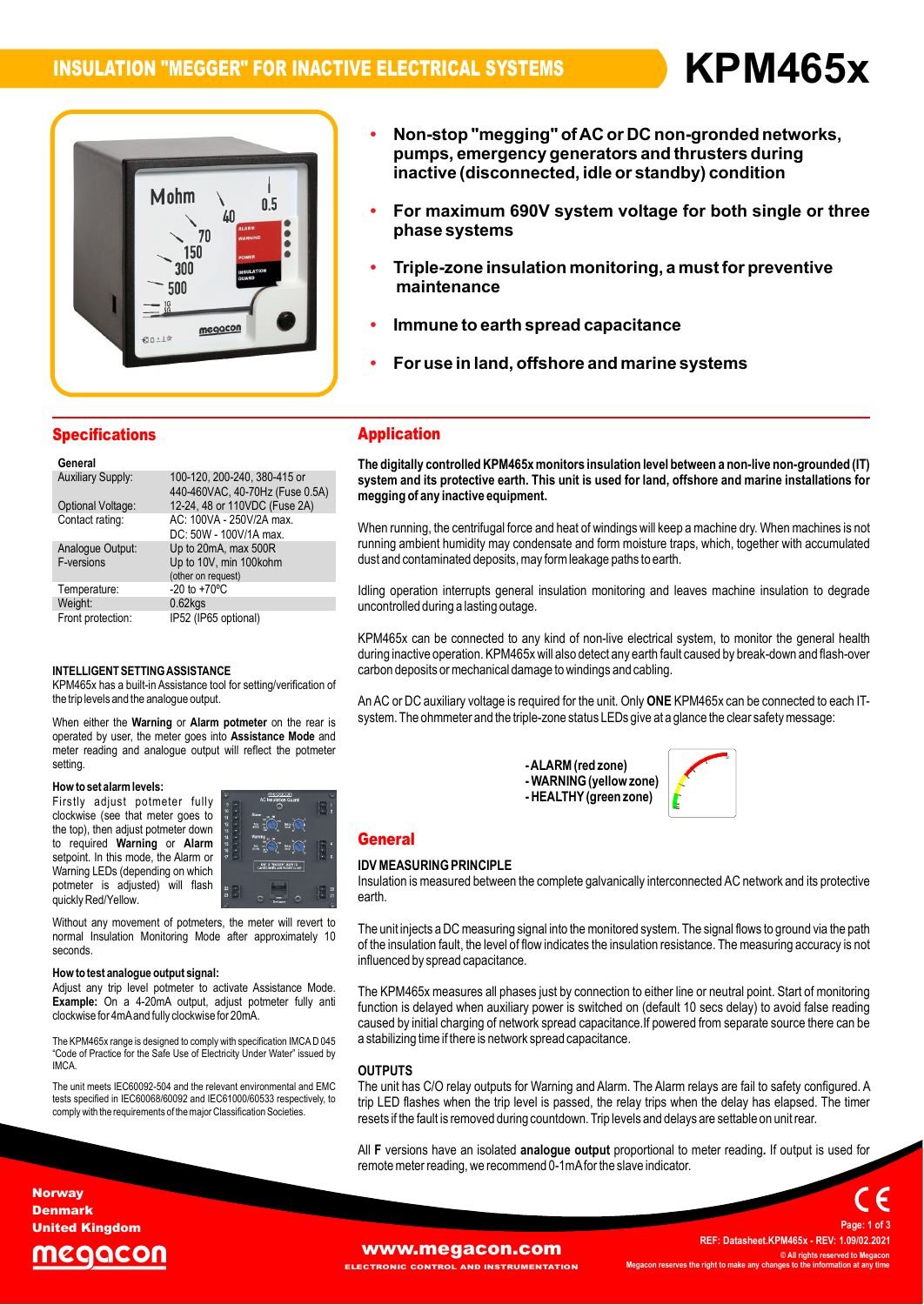## KPM465H & KPM465HF - KPM465HG & KPM465HGF Scale range: 10kΩ-500MΩ -  $\infty$  (>2GΩ)



### **Mohm**Range

| Value (scale) | mA output |
|---------------|-----------|
| $10k\Omega$   | 20.00mA   |
| 1MO           | 14.84mA   |
| 10MQ          | 12.28mA   |
| 40MQ          | 10.57mA   |
| 100MQ         | 8.63mA    |
| 200MQ         | 6.64mA    |
| 300MΩ         | 4.93mA    |
| 500MQ         | 4.20mA    |
| Open $(>2G0)$ | 4.00mA    |

| <b>Adjustments</b> | <b>Trip level</b> | Delav       | C |
|--------------------|-------------------|-------------|---|
| WARNING:           | 10kQ-400kQ        | $0-30$ secs | n |
| AI ARM·            | 10kQ-400kQ        | $0-30$ secs |   |
|                    |                   |             |   |



**red sectors show<br>imended areas of settings:<br>- Indicates alarm trip zone** mended areas or settings:<br>- Indicates alarm trip zone<br>- Indicates warning trip zone<br>- Indicates healthy zone

### KPM465G & KPM465GF - KPM465L & KPM465LF Scale range:  $500k\Omega$ - $5$ G $\Omega$  -  $\infty$  (>6G $\Omega$ )

 $\overline{R3}$ 



| Value (scale)        | mA output |
|----------------------|-----------|
| 500 <sub>k</sub> Q   | 20.00mA   |
| 40MΩ                 | 15.18mA   |
| 70MΩ                 | 12.28mA   |
| 150MΩ                | 10.57mA   |
| 300MQ                | 8.63mA    |
| 500MQ                | 6.64mA    |
| 1G <sub>0</sub>      | 4.93mA    |
| 5G <sub>O</sub>      | 4.20mA    |
| Open (>6G $\Omega$ ) | 4.00mA    |



| <b>Adjustments</b> | <b>Trip level</b> | Delay       | C |
|--------------------|-------------------|-------------|---|
| WARNING:           | 500kO-3GO         | $0-30$ secs | n |
| ALARM:             | 500kO-3GO         | $0-30$ secs |   |
|                    |                   |             |   |

**Sectors show red sectors show<br>imended areas of settings:<br>- Indicates alarm trip zone** rnenaea areas or setungs:<br>- Indicates alarm trip zone<br>- Indicates warning trip zone I - Indicates warning trip zone<br>I - Indicates healthy zone

## KPM465E & KPM465F - KPM465N & KPM465NF Scale range: 15MΩ-10G $\Omega$  -  $\infty$  (>12G $\Omega$ )



The MEGACON policy is one of continuous improvement, consequently<br>equipment supplied may vary in detail from this publication.

| Value (scale)       | mA output |
|---------------------|-----------|
| 15MQ                | 20.00mA   |
| 100MΩ               | 15.18mA   |
| 200MQ               | 12.28mA   |
| 300MQ               | 10.57mA   |
| 500MQ               | 8.63mA    |
| 1G <sub>O</sub>     | 6.64mA    |
| 3G <sub>O</sub>     | 4.93mA    |
| 10G <sub>2</sub>    | 4.20mA    |
| Open $(>12G\Omega)$ | 4.00mA    |

| <b>Adjustments</b><br>WARNING:<br>AI ARM· | <b>Trip level</b><br>15MO-5GO<br>15MO-5GO | Delay<br>$0-30$ secs<br>$0-30$ secs | C<br>n |
|-------------------------------------------|-------------------------------------------|-------------------------------------|--------|
|                                           |                                           |                                     |        |

Mohm  $\frac{1}{200}$  100 15  $\frac{2}{300}$  $500$  $-16$  $\frac{1}{2}$  16 megacon

# $\mathbf c$  coloured sectors show

**red sectors show<br>imended areas of settings:<br>- Indicates alarm trip zone** mended areas or settings:<br>- Indicates alarm trip zone<br>- Indicates warning trip zone<br>- Indicates healthy zone



**Page:** $\mathsf{C} \in \mathsf{P}$ <br> **Page: 2 of 3** 

MEGACON

**Norway** Denmark United Kingdom

The

# **WWW.megacon.com**

ELECTRONIC CONTROL AND INSTRUMENTATION

**Uniquely MEGACON, simpler it can't be!**